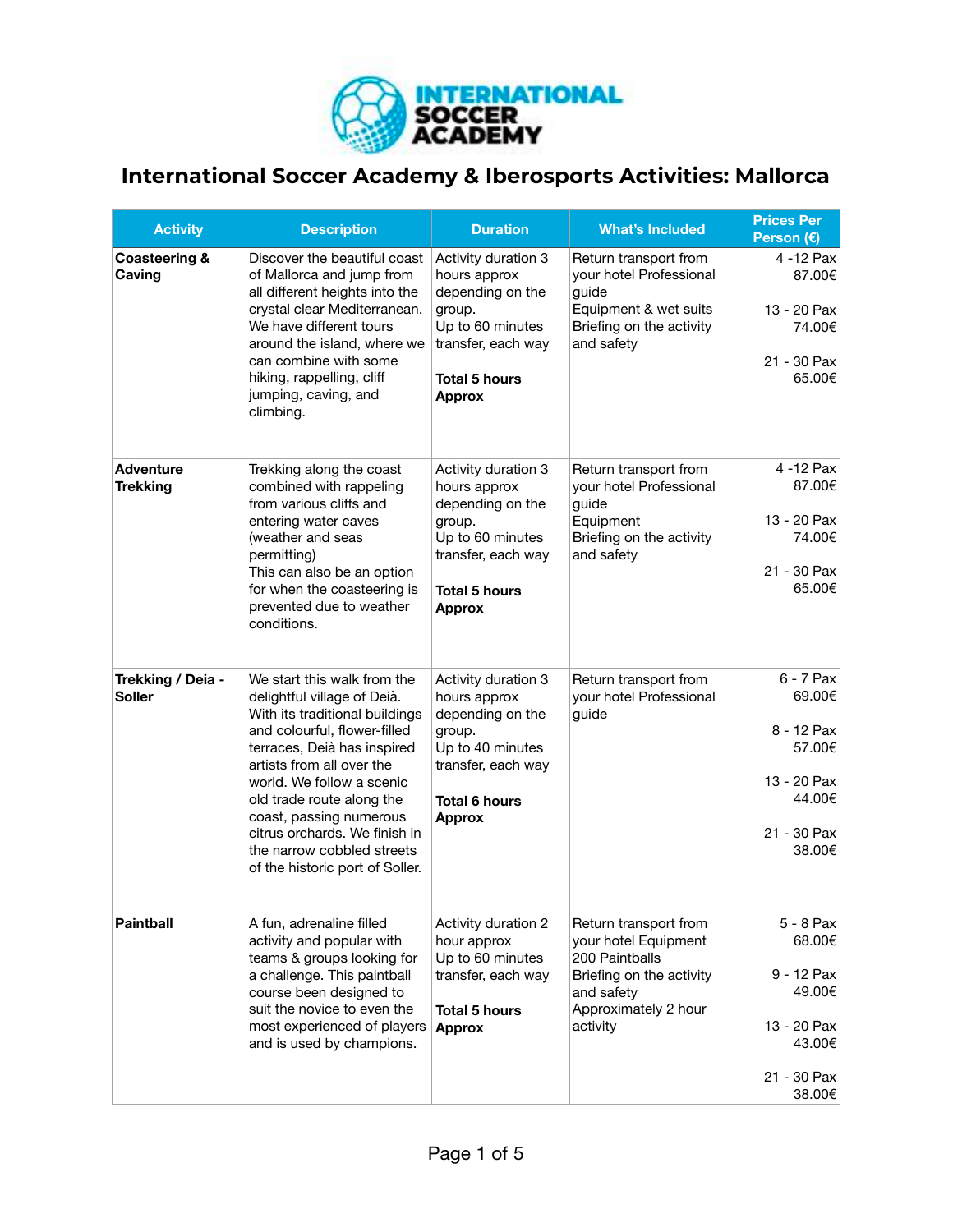

| <b>Activity</b>              | <b>Description</b>                                                                                                                                                                                                                                                                                                                                                                                                                                                                                                                                                                                                                                                                   | <b>Duration</b>                                                                                                          | <b>What's Included</b>                                                                                                                                                                                                                                            | <b>Prices Per</b><br>Person (€) |
|------------------------------|--------------------------------------------------------------------------------------------------------------------------------------------------------------------------------------------------------------------------------------------------------------------------------------------------------------------------------------------------------------------------------------------------------------------------------------------------------------------------------------------------------------------------------------------------------------------------------------------------------------------------------------------------------------------------------------|--------------------------------------------------------------------------------------------------------------------------|-------------------------------------------------------------------------------------------------------------------------------------------------------------------------------------------------------------------------------------------------------------------|---------------------------------|
| <b>Beach Horse</b><br>Riding | On our beach rides, you can<br>enjoy the lovely sceneries<br>over Alcudia bay. The beach<br>of Son Serra de Marina is<br>one of the few remaining<br>virgin beaches in Mallorca.<br>Enjoy a a two hours ride on<br>sandy trails in the forest and<br>on the beach. Our<br>experienced guides will take<br>good care of you during the<br>excursion, as well as they<br>will provide a horse that will<br>suite the best to your riding<br>level.<br>We offer different levels for<br>the riders, so everyone can<br>ride according to their<br>abilities. You can join the<br>ride if it is your first time on<br>a horse as well as if you<br>have been riding all of your<br>life. | Activity duration 1.5<br>hours approx<br>Up to 60 minutes<br>transfer, each way<br><b>Total 4 hours</b><br><b>Approx</b> | Return transport<br>Ranch guide<br>Safety helmet<br>Briefing on the activity<br>and safety 2 hour riding<br>on sand dunes, beaches,<br>passing the pine forrest<br>All year activity<br>* 2hr excursion<br>* Saturday mornings.<br>* Return transport<br>included | 65.00€<br>per person            |
| <b>Go Kart</b>               | <b>OPENED JAN 2020 This is</b><br>a fantastic activity and<br>popular with teams &<br>groups looking for an<br>adrenaline filled challenge.<br>This championship course is Total 2 hours<br>designed to challenge the<br>novice to even the most<br>experienced of drivers.                                                                                                                                                                                                                                                                                                                                                                                                          | Activity duration 1<br>hour approx<br>Up to 10 minutes<br>transfer, each way<br><b>Approx</b>                            | Return transport from<br>your hotel Equipment<br>Briefing on the activity<br>and safety<br>Approximately 1 hour<br>Endurance Race (15 min<br>per pax driving approx)                                                                                              | 50.00€<br>per person            |
| Catamaran Cruise             | ∃A fabulous Catamaran<br>cruise which sails from<br>Palma Bay over the East of<br>Palma where a BBQ lunch is<br>prepared on board with<br>drinks included during the<br>lunch. The cruise offers<br>spectacular views of Palma<br>and the Mallorcan coast.<br>This is subject to weather<br>conditions.                                                                                                                                                                                                                                                                                                                                                                              | Activity duration 5<br>hour approx<br>Up to 20 minutes<br>transfer, each way<br><b>Total 6 hours</b><br><b>Approx</b>    | 5 hr cruise including<br>transport and BBQ lunch<br>with beer, wine or<br>sangria during the lunch                                                                                                                                                                | 61.00€<br>per person            |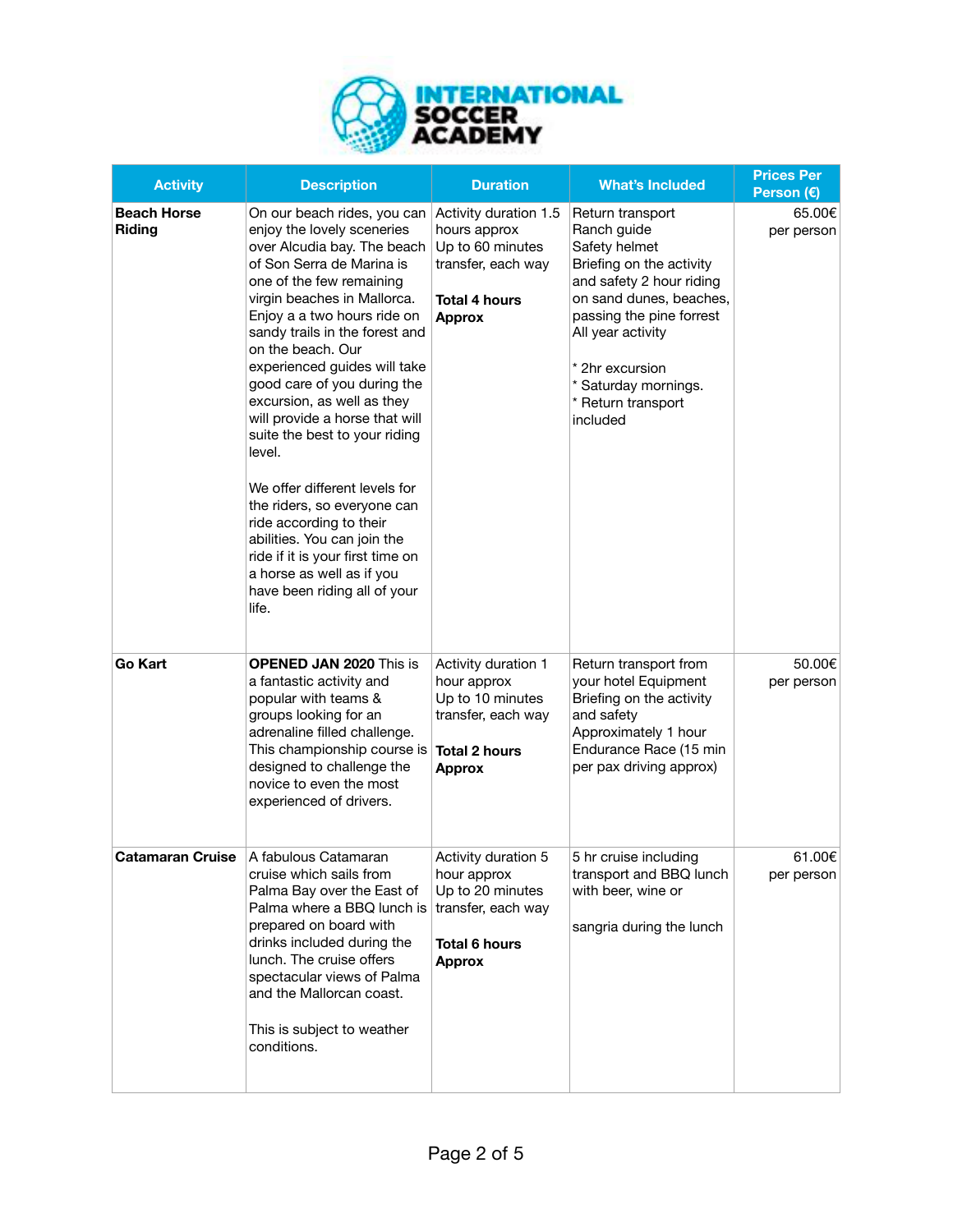

| <b>Activity</b>    | <b>Description</b>                                                                                                                                                                                                                                                                                                                                                                                                                                                      | <b>Duration</b>                                                                                                       | <b>What's Included</b>                                                          | <b>Prices Per</b><br>Person (€)                                                               |
|--------------------|-------------------------------------------------------------------------------------------------------------------------------------------------------------------------------------------------------------------------------------------------------------------------------------------------------------------------------------------------------------------------------------------------------------------------------------------------------------------------|-----------------------------------------------------------------------------------------------------------------------|---------------------------------------------------------------------------------|-----------------------------------------------------------------------------------------------|
| <b>Wine Tour</b>   | Visit one of the oldest<br>wineries from the 18th<br>century that has been<br>preserved intact to date,<br>with its original historic<br>barrel cellar and<br>winemaking warehouse.<br>Enjoy a guided tour with<br>explanations about the<br>history of the winery and the<br>wine making process. Taste<br>the local wine and local<br>products like olive oil,<br>almonds, olives, ham &<br>cheese.                                                                   | Activity duration 2<br>hour approx<br>Up to 30 minutes<br>transfer, each way<br>Total 3.5 hours<br><b>Approx</b>      | Guided tour of the<br>winery<br>Tasting of four wines and<br>appetizer platters | 5 - 8 Pax<br>74.00€<br>9 - 12 Pax<br>59.00€<br>13 - 20 Pax<br>55.00€<br>21 - 30 Pax<br>50.00€ |
| <b>Bowling</b>     | The largest Bowling centre<br>in Mallorca based in Palma<br>City.<br>The activity offers return<br>transport from the hotel with<br>2 games included which last<br>approximately 2 hours also<br>offers other games as pool,<br>table football, ping-pong &<br>space invaders (not<br>included in the price).                                                                                                                                                           | Activity duration 2<br>hour approx<br>Up to 20 minutes<br>transfer, each way<br><b>Total 4 hours</b><br><b>Approx</b> | Return transport from<br>your hotel Shoes<br>2 games                            | 5 - 8 Pax<br>55.00€<br>9 - 12 Pax<br>41.00€<br>13 - 20 Pax<br>36.00€<br>21 - 30 Pax<br>32.00€ |
| <b>Jungle Park</b> | Discover the largest tree<br>adventure park in Mallorca.<br>Located in the shade of a 9<br>hectares pine forest, come<br>and enjoy different circuits<br>with a total of 134<br>platforms. You will be<br>required to move from tree<br>to tree, at varying heights<br>from the ground, using<br>bridges, ropes, vines and<br>lots of long zip wires!<br>A challenging and fun tree<br>top adventure that will push<br>your limits and create<br>unforgettable memories | Activity duration 2<br>hour approx<br>Up to 10 minutes<br>transfer, each way<br>Total 3.5 hours<br><b>Approx</b>      | Entrance to the park<br>Equipment and safety<br>briefing                        | 15 - 50 Pax<br>31.00€<br>Minimum<br>15 pax                                                    |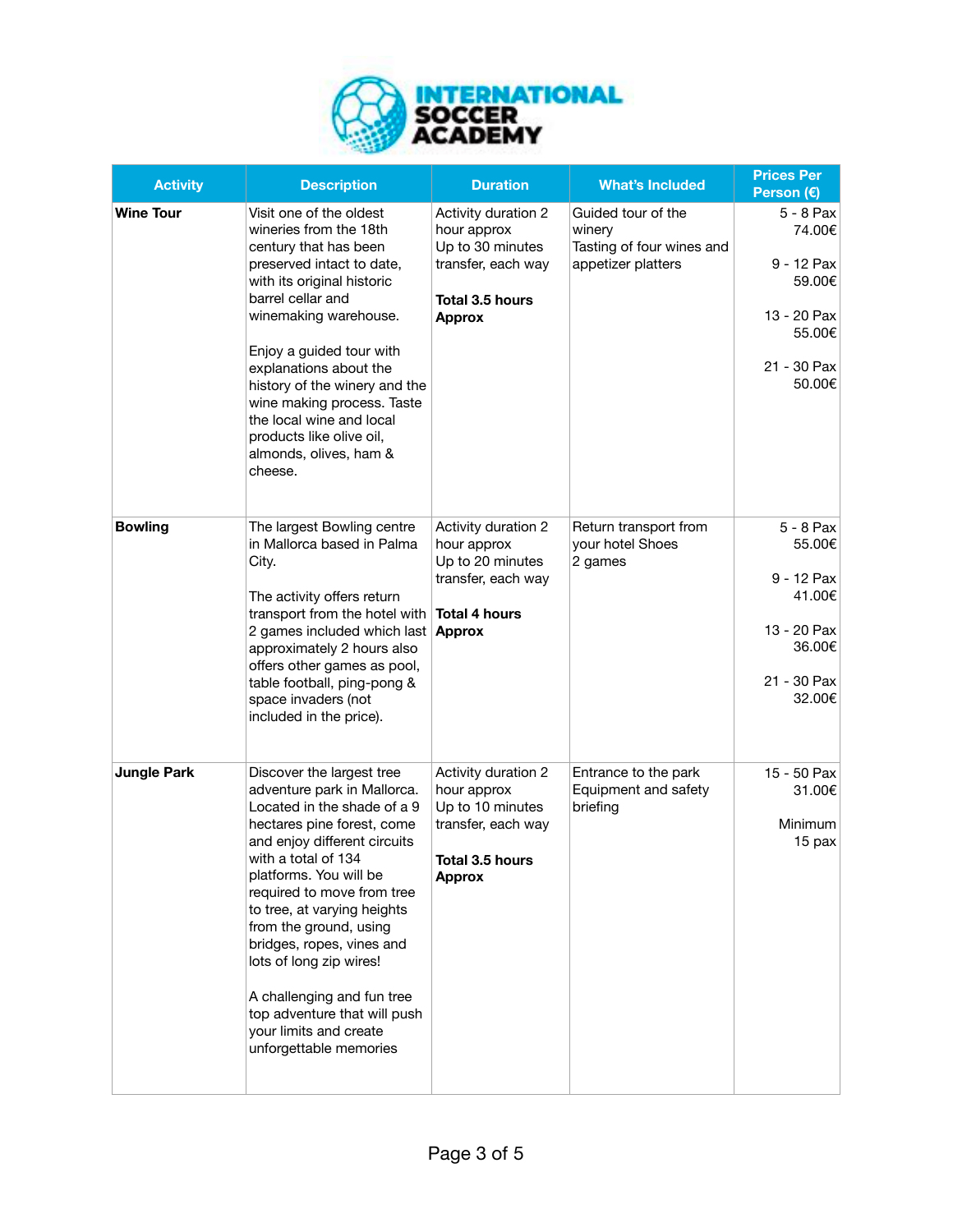

| <b>Activity</b>                           | <b>Description</b>                                                                                                                                                                                 | <b>Duration</b>                                                                                            | <b>What's Included</b>                                                                                                                 | <b>Prices Per</b><br>Person $(E)$         |
|-------------------------------------------|----------------------------------------------------------------------------------------------------------------------------------------------------------------------------------------------------|------------------------------------------------------------------------------------------------------------|----------------------------------------------------------------------------------------------------------------------------------------|-------------------------------------------|
| <b>Stand Up Paddle</b><br>Cave tour       | Cave tour Cala Blava                                                                                                                                                                               | Activity duration 2.5<br>- 3 hour approx<br>Up to 30 minutes<br>transfer, each way<br><b>Total 4 hours</b> | Instructor, material,<br>wetsuit, life jacket,<br>snorkel, water &<br>sandwich                                                         | 8-12 Pax<br>80.00€<br>13-20 Pax<br>65.00€ |
|                                           |                                                                                                                                                                                                    | <b>Approx</b>                                                                                              |                                                                                                                                        | 21-30 Pax<br>56.00€                       |
| <b>Stand Up Paddle</b><br>Lessons/renta I | Lessons/rental                                                                                                                                                                                     | Activity duration 2<br>hour approx<br>Up to 20 minutes                                                     | Instructor, material,<br>wetsuit                                                                                                       | 8-10 Pax<br>36.00€                        |
|                                           |                                                                                                                                                                                                    | transfer, each way<br><b>Total 4 hours</b>                                                                 |                                                                                                                                        | 11-20 Pax<br>30.00€                       |
|                                           |                                                                                                                                                                                                    | <b>Approx</b>                                                                                              |                                                                                                                                        | 21-35 Pax<br>25.00€                       |
| <b>Surf Lessons</b>                       | Surf lessons. The lessons<br>will be held where the sea<br>conditions are the best for<br>surfing.                                                                                                 | Activity duration 2<br>hour approx<br>Up to 20 minutes                                                     | 2 hours class,<br>instructor, material,<br>wetsuit and accident<br>insurance                                                           | 8-12 Pax<br>48.00€                        |
|                                           |                                                                                                                                                                                                    | transfer, each way<br><b>Total 4 hours</b>                                                                 |                                                                                                                                        | 13-20 Pax<br>55.00€                       |
|                                           |                                                                                                                                                                                                    | <b>Approx</b>                                                                                              |                                                                                                                                        | 21-30 Pax<br>48.00€                       |
| <b>Volleyball</b>                         | Volley nets and Courts for<br>rent                                                                                                                                                                 | 1 Day                                                                                                      | Volley net, court and 2<br>balls                                                                                                       | €20.00                                    |
| Kayak Bonaona                             | Cave tour Cala Blava                                                                                                                                                                               | Activity duration 2.5<br>- 3 hour approx<br>Up to 30 minutes                                               | Instructor, material,<br>wetsuit, life jacket,<br>snorkel, water &<br>sandwich                                                         | 8-12 Pax<br>80.00€                        |
|                                           |                                                                                                                                                                                                    | transfer, each way<br><b>Total 4 hours</b><br><b>Approx</b>                                                |                                                                                                                                        | 13-20 Pax<br>65.00€                       |
|                                           |                                                                                                                                                                                                    |                                                                                                            |                                                                                                                                        | 21-30 Pax<br>56.00€                       |
| <b>Golf Clinic Santa</b><br>Ponsa         | Improve your technique<br>and learn more<br>improvents. The clinic<br>includes 1 hour practice in<br>each of driving range,<br>putting green and<br>chipping area. Also<br>suitable for beginners. | - 3 hour approx<br>Up to 15 minutes<br>transfer, each way<br><b>Total 4 hours</b><br><b>Approx</b>         | Activity duration 2.5 1 hour use of the golf<br>range<br>1 hour use of the<br>putting green 1 hour in<br>the chipping area Golf<br>Pro | 10-19 Pax<br>92.00€                       |
|                                           |                                                                                                                                                                                                    |                                                                                                            |                                                                                                                                        | 20-25 Pax<br>82.00€                       |
|                                           |                                                                                                                                                                                                    |                                                                                                            |                                                                                                                                        | 21-30 Pax<br>79.00€                       |
|                                           |                                                                                                                                                                                                    |                                                                                                            |                                                                                                                                        |                                           |